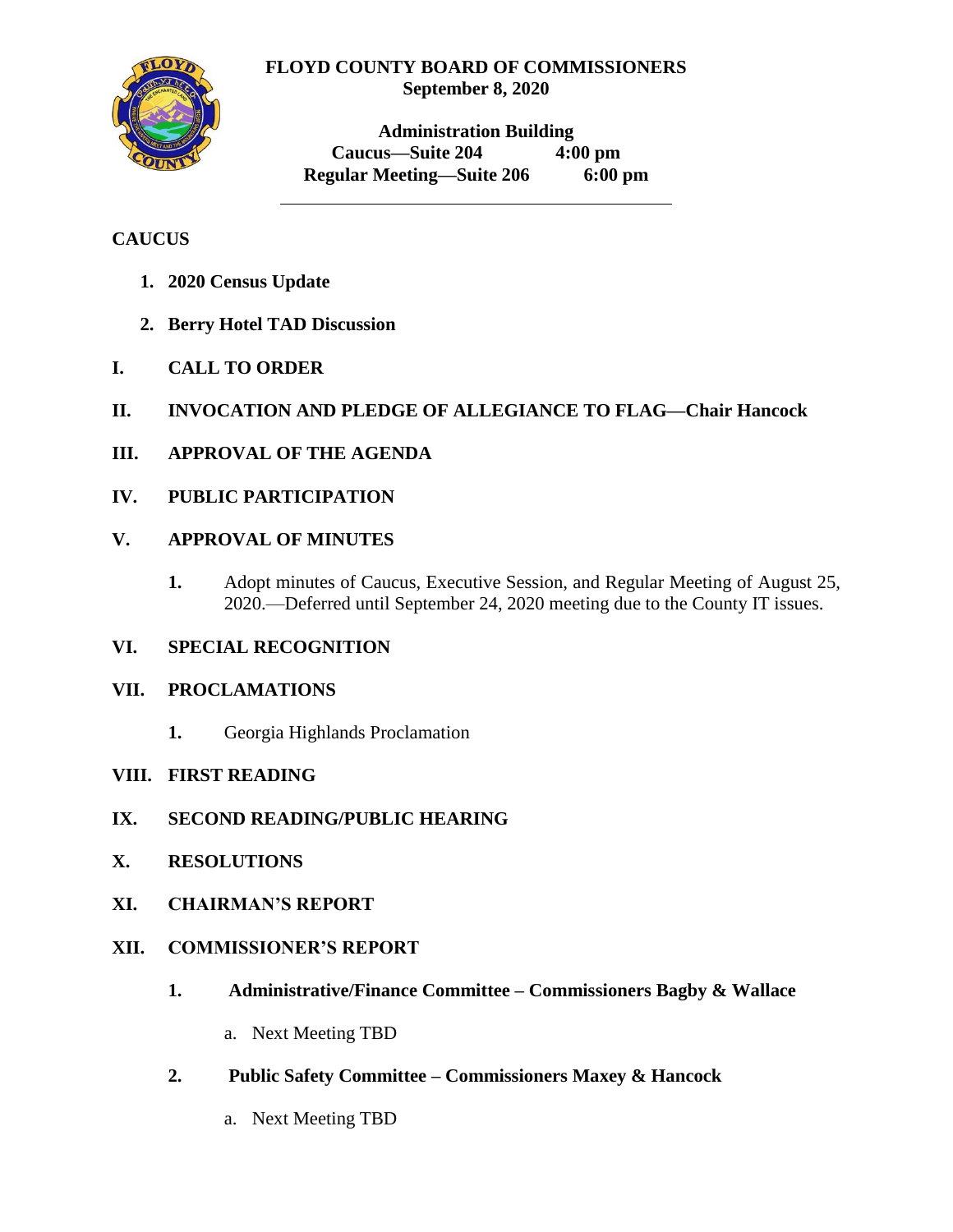page 2

| 3.                                     |    | <b>Public Works Committee – Commissioners Watters &amp; Bagby</b>                      |  |
|----------------------------------------|----|----------------------------------------------------------------------------------------|--|
|                                        |    |                                                                                        |  |
|                                        |    | a. Next Meeting TBD                                                                    |  |
| 4.                                     |    | Water Committee – Commissioners Wallace & Maxey                                        |  |
|                                        |    | a. Next Meeting TBD                                                                    |  |
| <b>Special Committee Reports</b><br>5. |    |                                                                                        |  |
|                                        | a. | Fire Overview Committee-Commissioners Hancock & Maxey                                  |  |
|                                        |    | i. Next Meeting TBD                                                                    |  |
|                                        | b. | Joint Services Committee-Commissioners Hancock & Bagby                                 |  |
|                                        |    | i. Next Meeting TBD                                                                    |  |
|                                        | c. | <b>Rome-Floyd Planning Commission-Commissioner Maxey</b>                               |  |
|                                        |    | i. Next Meeting, Thursday, September 3, 2020, at 2:30pm.                               |  |
|                                        | d. | Joint Development Oversight Committee-Commissioners Hancock<br>& Bagby                 |  |
|                                        |    | i. Next Meeting TBD                                                                    |  |
|                                        | е. | Joint Solid Waste Commission—Commissioners Bagby & Watters                             |  |
|                                        |    | i. Next Meeting TBD                                                                    |  |
|                                        | f. | Transportation Policy Committee–Commissioners Wallace &<br><b>Watters</b>              |  |
|                                        |    | i. Next Meeting TBD                                                                    |  |
|                                        | g. | <b>Airport Commission-Commissioner Wallace</b>                                         |  |
|                                        |    | i. Next Meeting TBD                                                                    |  |
|                                        | h. | <b>SPLOST Project Overview Committee–Commissioners Hancock &amp;</b><br><b>Wallace</b> |  |
|                                        | i. | <b>RFPR Advisory Committee-Commissioner Bagby</b>                                      |  |

i. Next Meeting TBD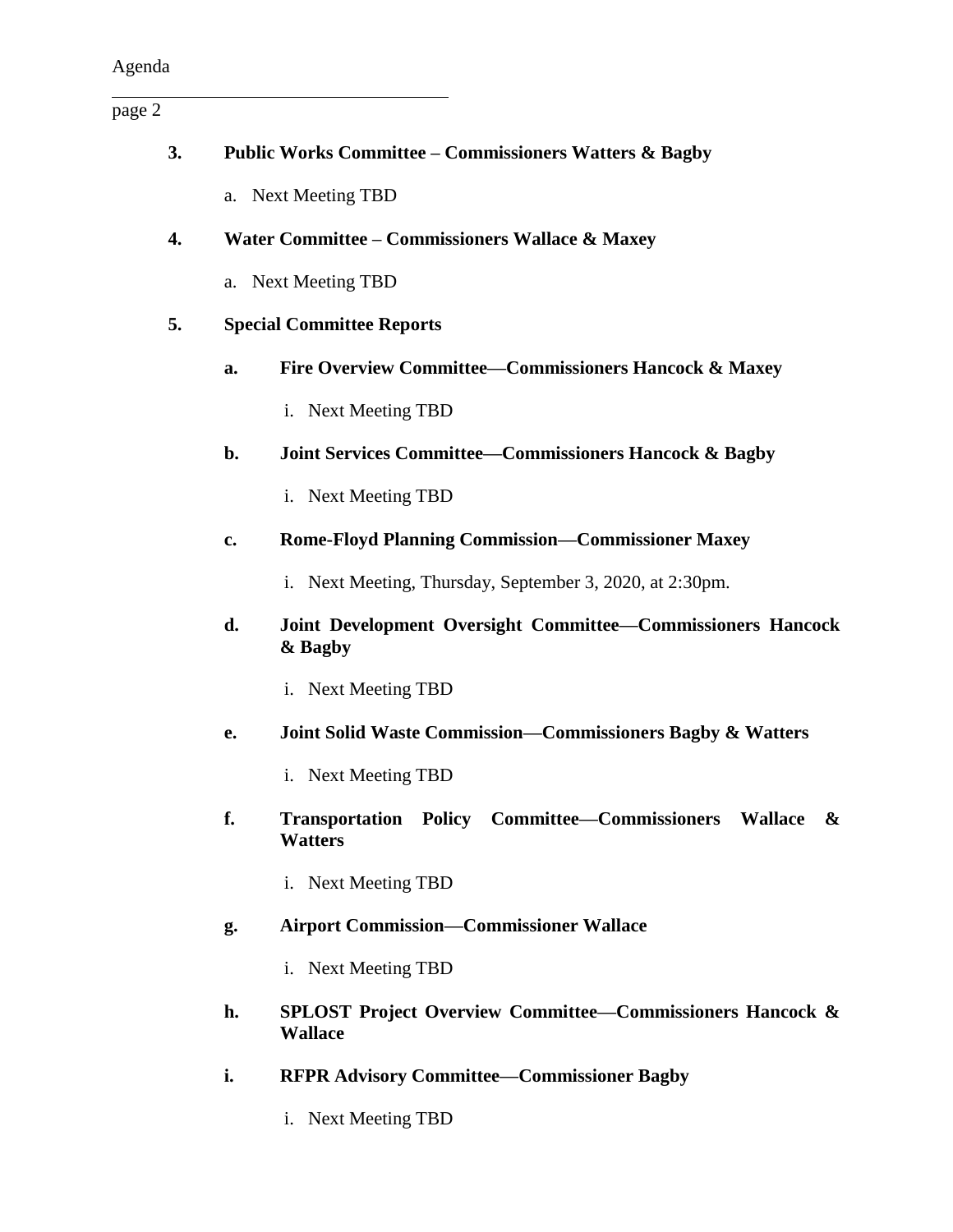page 3

- **j. Judicial Committee/(CJIS) – Commissioner Wallace**
- **k. Floyd County Library Board— Commissioner Watters** 
	- i. Next Meeting TBD

### **XIII. MANAGER'S REPORT**

### **XIV. ATTORNEY'S REPORT**

### **XV. CONSENT AGENDA**

- **1.** Approve master services agreement with Emergenetics International for organizational development.
- **2.** Approve 2020 renewal application and manager change for a beer & wine license and a self-service fuel license for MT Kailash LLC, dba Maple Minit located at 3110 Maple Road, Lindale, Georgia. The application is paid in full and has been approved all necessary parties.
- **3.** Approve 2020 ownership change for a beer & wine license for Zera Nevazi Corporation dba Southern Pride Food Mart located at 3124 Rockmart Road, Rome, Georgia. This application is paid in full and has been approved by all necessary parties.
- **4.** Accept donation of property located at Floyd County Tax Parcel #M10Y-139A from Sara Martha McCurdy to Floyd County. This property is the flagpole located at the former Shannon Mills.
- **5.** Approve the purchase of a 2008 Crown Victoria and a 2010 Crown Victoria from Berry college in the amount of \$2100.00 for both vehicles and \$1900.00 for upfitting both vehicles. Both vehicles have less than 150,000 miles on them each and will replace a vehicle with over 250,000 miles and one with over 300,000 miles. The vehicles will be used by the school resource officers.
- **6.** Approve purchase of a 2008 F-250 extended cab super duty 4x4 pickup truck with 152,000 miles from the State of Georgia in the amount of \$2,000.00 for rescue and transport of animal by Public Animal Welfare Services. This will be paid through a grant from Petco. This will be a new vehicle added to the fleet.

### **XVI. OLD BUSINESS**

### **XVII. NEW BUSINESS**

**1.** Approve Task Order for Revision of D&O Plans for C&D Landfill at Walker Mountain.